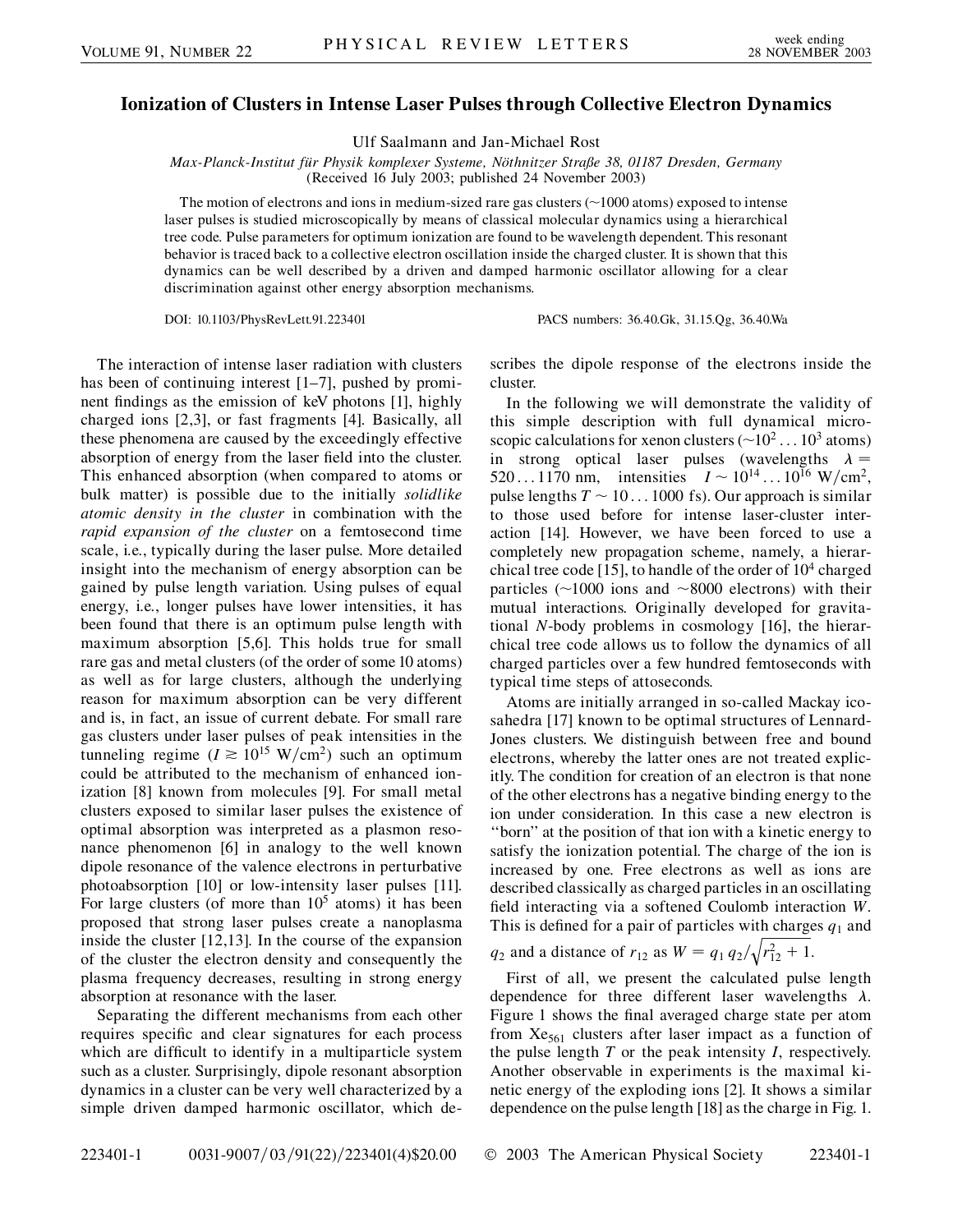

FIG. 1. Average charge per atom from  $Xe_{561}$  clusters after laser impact according to Eq. (1) as a function of the pulse length *T* or the peak intensity *I*, respectively, for three different laser wavelengths  $\lambda$ . The energy of the pulse, i.e., the product  $I \times T$ , is kept constant.

The applied laser pulse was linearly polarized with a field

$$
F(t) = \begin{cases} \sqrt{I/I_0} \cos^2(\frac{\pi t}{2T}) \cos(\omega t), & \text{for } |t| < T, \\ 0, & \text{elsewhere,} \end{cases} \tag{1}
$$

where  $I_0 = 3.51 \times 10^{16} \text{ W/cm}^2$ . In order to keep the energy of the different pulses constant we fixed the product of intensity and pulse length  $I \times T = I_0 \times 4$  fs. For short pulses ( $T \leq 30$  fs), where the cluster atoms have not enough time to react on the charging, the final charge state decreases with an increasing pulse length due to the lower intensity. For longer pulses ( $T \approx 50$  fs), however, the final charge state increases despite the intensities becoming smaller. This can be understood only if one considers the expansion of the cluster; for a detailed explanation see below. Finally, for very long pulses ( $T \geq$ 400 fs) the cluster is already completely fragmented before the laser pulse reaches its peak intensity rendering the ionization similar compared to the case of single atoms. Qualitatively, this behavior is the same for all three frequencies (Fig. 1). However, the shift of the optimal pulse length towards longer pulses for longer wavelengths is characteristic for a resonant ionization mechanism. A corresponding shift of the optimum has been obtained for the maximal kinetic energy of the exploding ions [18].

To gain insight into the mechanism of ionization we discuss the dynamics of a Xe<sub>923</sub> cluster in a laser pulse with  $I = 9 \times 10^{14}$  W/cm<sup>2</sup>; cf. Fig. 2. The pulse has short rise and fall times of 20 fs and a long plateau of 160 fs in order to eliminate effects from the time dependence of the laser pulse itself. As can be clearly seen in Fig. 2(a), the cluster ionization occurs in two steps, and the total



FIG. 2. Dynamics of Xe<sub>923</sub> in a strong laser pulse ( $\lambda$  = 780 nm,  $I = 9 \times 10^{14}$  W/cm<sup>2</sup>, rise and fall time 20 fs, plateau for  $t = -80... + 80$  fs). All quantities are shown as a function of time *t*. (a) Average charge per atom (circles and fit from Eq. (2), left axis) and corresponding rate (gray filled line, right axis). (b) Radii *R* of all cluster shells in units of their initial radii  $R_0$ . (c) Center-of-mass velocity  $v_{CM}$  of the electronic cloud inside the cluster volume. Note that the oscillations are spatially along the linear polarization of the laser, whereas the electron velocity perpendicular to the laser polarization is very small and hard to see in the figure. (d) Phase shift  $\phi_t$  of the collective oscillation in the laser direction with respect to the driving laser; see text.

cluster charge  $Q$  (sum of total ionic charge  $Q_{\text{ion}}$  and charge of those electrons which are inside the cluster volume) as a function of time *t* is well represented by

$$
Q(t) = \sum_{i=1,2} \frac{Q_i}{1 + \exp(-(t - t_i)/\delta t_i)}.
$$
 (2)

In the first step during the rising of the pulse  $(t_1 \pm \delta t_1 =$  $-86 \pm 3$  fs) electrons are emitted mainly due to field ionization. This process slows down, however, already before the plateau intensity is reached due to the increasing space charge (cluster charge  $Q \approx 1000$  at  $t = -80$  fs). Because of this attractive space charge, one may distinguish between inner ionization, which accounts for excitation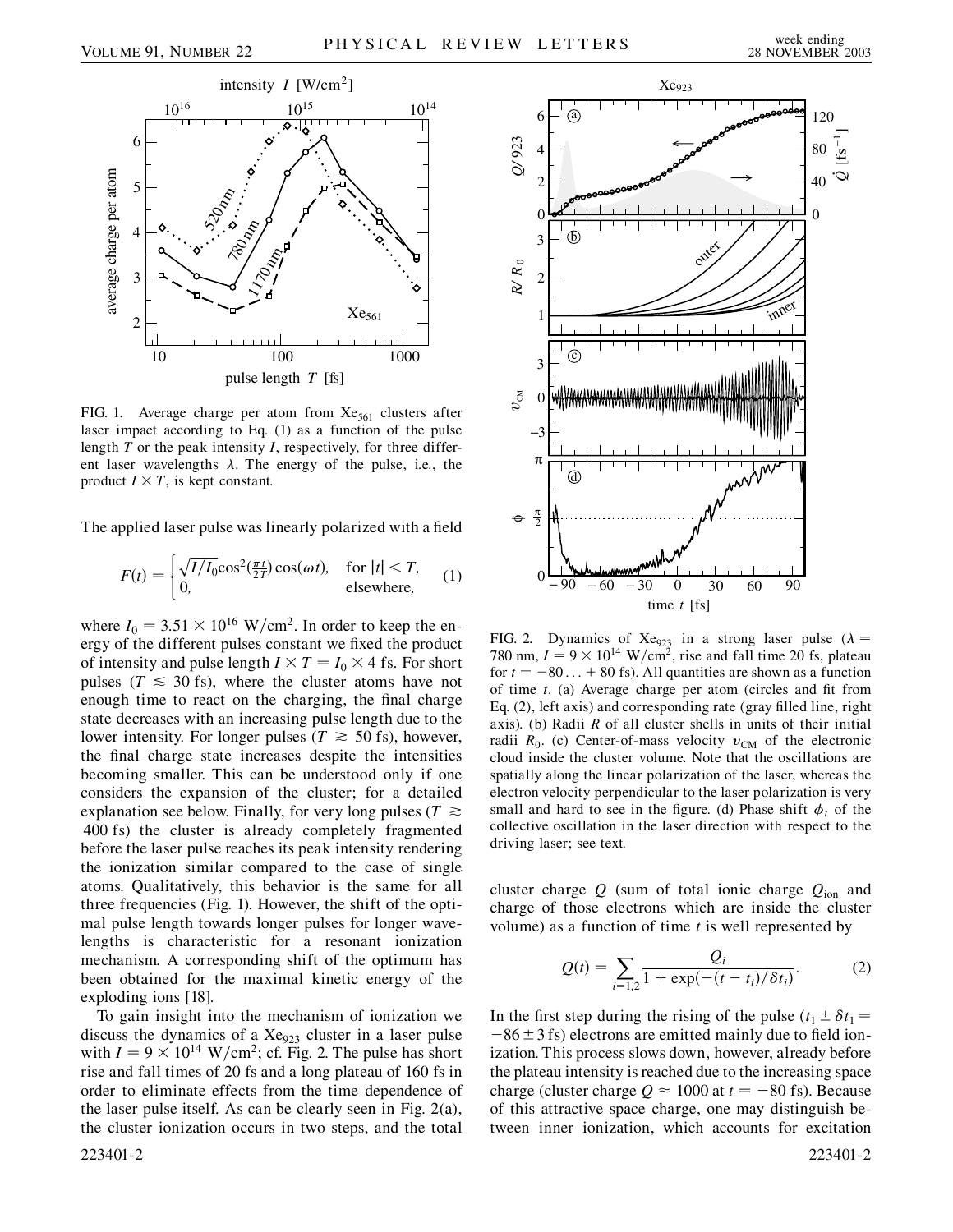from localized electrons to quasifree electrons moving inside the cluster volume, and outer ionization, which corresponds to the final escape of the quasifree electrons from the cluster into the continuum. Note that the space charge can hold an appreciable number of quasifree electrons which engage in the collective motion discussed below, in contrast to the ionization dynamics of molecules or small clusters with almost no quasifree electrons [8]. The charging up of the cluster leads to an expansion as can be seen for  $t \ge -60$  fs in Fig. 2(b). During the expansion a second ionization step occurs which lasts for a much longer time and leads to an increase of the average ionic charge from about 1 to more than 6. During this time, the quasifree electrons in the cluster are driven collectively back and forth along the polarization direction of the laser which is evident from their center-ofmass (CM) velocity  $v_{CM}$  shown in Fig. 2(c).

This oscillation can be modeled by a driven and damped classical harmonic oscillator

$$
\ddot{X}(t) + 2\Gamma_t \dot{X}(t) + \Omega_t^2 X(t) = F(t) \tag{3}
$$

with  $X(t)$  the CM position of the electron cloud,  $F(t)$  the driving laser amplitude, and  $\Omega_t$  and  $\Gamma_t$  the eigenfrequency and damping rate, respectively, which are determined by the cluster. The index *t* indicates that due to ionization and expansion of the cluster, both  $\Omega_t$  and  $\Gamma_t$ may depend parametrically on time. Under the assumption of a spherical, uniformly charged cluster with total ionic charge  $Q_{\text{ion}}$  and radius *R* the potential inside the cluster is harmonic with an eigenfrequency  $\Omega_t = \sqrt{Q_t \left(\frac{\lambda}{L}\right) P_t \left(\frac{\lambda}{L}\right)^2}$  $\sqrt{Q_{\text{ion}}(t)/R(t)^3}$ . The damping is caused by both internal heating of the quasifree electrons in the cloud and energy transfer to bound electrons. These two effects are responsible for outer and inner ionization, respectively.

For periodic driving  $F(t) = F_0 \cos(\omega t)$  the dynamics is given by  $X(t) = A_t \cos(\omega t - \phi_t)$  with [19]

$$
A_t = F_0 / \sqrt{(\Omega_t^2 - \omega^2)^2 + (2\Gamma_t \omega)^2},
$$
 (4a)

$$
\phi_t = \arctan[2\Gamma_t \omega/(\Omega_t^2 - \omega^2)].
$$
 (4b)

The energy balance of the dynamics (4) is characterized, on one hand, by energy loss *E*loss due to the damping and, on the other hand, by energy gain  $E_{\text{gain}}$  from the external laser field. The cycle-averaged energy transfer rates read

$$
\langle \dot{E} \rangle = \langle \dot{E}_{\text{loss}} \rangle + \langle \dot{E}_{\text{gain}} \rangle = -\Gamma_t A_t^2 \omega^2 + \frac{1}{2} F_0 A_t \omega \sin \phi_t. \tag{5}
$$

Obviously and well known [19], maximum  $\langle \dot{E}_{\text{gain}} \rangle$  or optimal heating requires  $\phi_t = \pi/2$ , i.e., resonant behavior  $\Omega_t = \omega$ . As shown in Fig. 2(d), the phase shift  $\phi_t$ changes in time from 0 to  $\pi$ , thereby passing the resonance  $\phi_t = \pi/2$ . This change is directly connected with the increased ionization of the cluster; cf. Fig. 2(a). In particular, the resonance time  $t_{res}$  coincides with the time  $t_2$  of maximal ionization rate; cf. Eq. (2). This 223401-3 223401-3

applies to other laser wavelengths as well (for  $\lambda =$ 1170 nm,  $t_2$  is somewhat smaller due to the early laser switch off at  $t = 80$  fs):

| $\lambda_{\text{laser}}$ | 520 nm            | 780 nm           | $1170$ nm        |
|--------------------------|-------------------|------------------|------------------|
| $t_2 \pm \delta t_2$     | $(-24 \pm 13)$ fs | $(13 \pm 24)$ fs | $(40 \pm 26)$ fs |
| $t_{\rm res}$            | $-22$ fs          | $19$ fs          | 72 fs            |

Passing through the resonance is not necessarily connected with large amplitude oscillations, if the damping strength  $\Gamma_t$  is comparable to or larger than the eigenfrequency  $\Omega_i$ ; see Fig. 3. Otherwise, the phase shift  $\phi_i$  at resonance is independent of the damping (Fig. 3).

In order to validate the applicability of the driven and damped harmonic oscillator model of Eq. (3) we use amplitude  $A_t$  and phase shift  $\phi_t$  of the collective oscillation from our results of Fig. 2 to determine frequency and damping rate according to

$$
\Omega_t^2 = \omega^2 + (F_0/A_t)\cos\phi_t, \tag{6a}
$$

$$
\Gamma_t = [F_0/(2A_t \omega)] \sin \phi_t. \tag{6b}
$$

Figure 4 shows these parameters as a function of time *t* for the same system as in Fig. 2. The calculated eigenfrequency  $\Omega_t$  (gray circles in Fig. 4) closely resembles the frequency of a uniformly charged sphere (solid line). Moreover, both frequencies match the laser frequency  $\omega$ at the same time  $t \approx 20$  fs providing additional support for the collective oscillator model. Along with the decrease of the eigenfrequency  $\Omega_t$  the damping term  $\Gamma_t$ (white diamonds in Fig. 4) rises for times  $t \approx$  $-60...30$  fs. This accounts for energy transfer to deeper and deeper bound electrons, which does not occur in other theoretical studies where also resonant behavior was discussed [20,21]. Either inner ionization was not considered [20] or deuterium clusters composed of single electron atoms were discussed [21]. However, in order to understand the experimentally observed high charge states [2,3,5,6] it is of utmost importance to take this into consideration. It is just this continuous cycle of effective



FIG. 3. Driven and damped harmonic oscillator: amplitude *A* and phase shift  $\phi$  as a function of the ratio of eigenfrequency  $\Omega$  and driving frequency  $\omega$  according to Eqs. (4) for different damping strengths  $\Gamma$ .